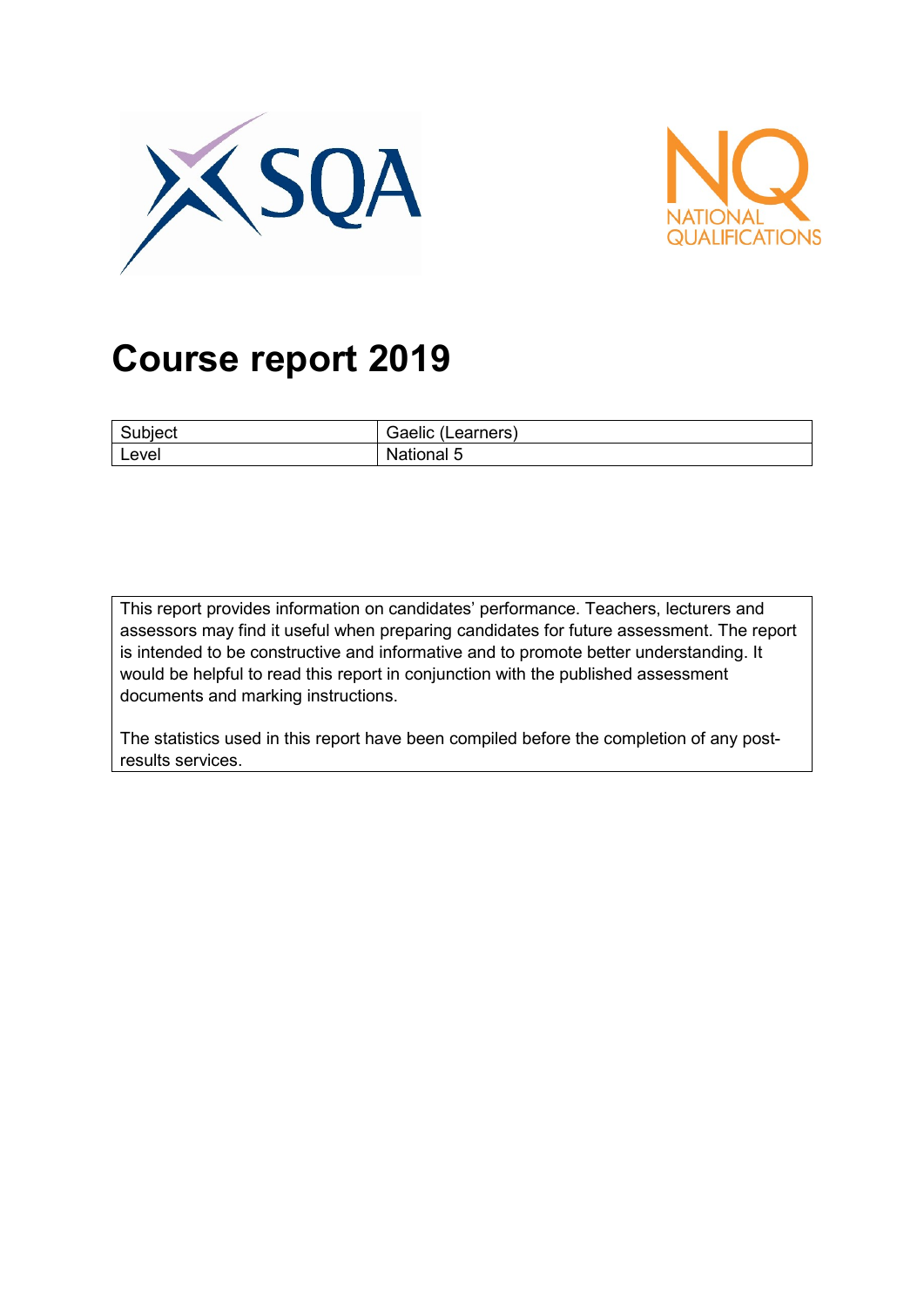# **Section 1: comments on the assessment**

The course assessments components performed as expected. The reading question paper was more demanding and the grade boundary was adjusted to reflect this.

There were some outstanding candidate performances in all components and many had prepared well for the assessment. In 2019, there was a higher number of candidates, which is encouraging. A small percentage achieved no award which would suggest these candidates were presented at the wrong level.

#### **Question paper 1: Reading**

The three reading texts were based on the contexts of culture (the National Mòd), society (mobile phone usage among young people) and learning (exam preparation). There were two supported questions in the paper. There was optionality in questions  $2(b)(ii)$ , (c) and  $3(f)$ .

All three reading texts were about topics which most candidates could closely associate with as they are relevant topics in the lives of many candidates. As a result, it would appear that many candidates attempted to guess probable answers without closely studying the texts. This resulted in a number of candidates incorrectly guessing answers which impacted on their overall performance in this question paper. It would therefore, appear that the familiar and relevant topics disadvantaged some candidates.

Feedback from markers suggested that the level of challenge was more demanding than last year's paper. As a result, the grade boundary was lowered to take into account the increased demand of this question paper.

#### **Question paper 1: Writing**

The writing question paper largely performed as expected. The advert was for a job at a school. The unpredictable bullet points asked candidates to discuss their experience of working with young people and the after-school clubs they could run; the latter of which had never appeared in the National 5 assessment.

Candidates who achieved high marks coped well with both unpredictable bullet points. There was evidence of some dictionary misuse in the responses of candidates who coped less well with the unpredictable bullet points.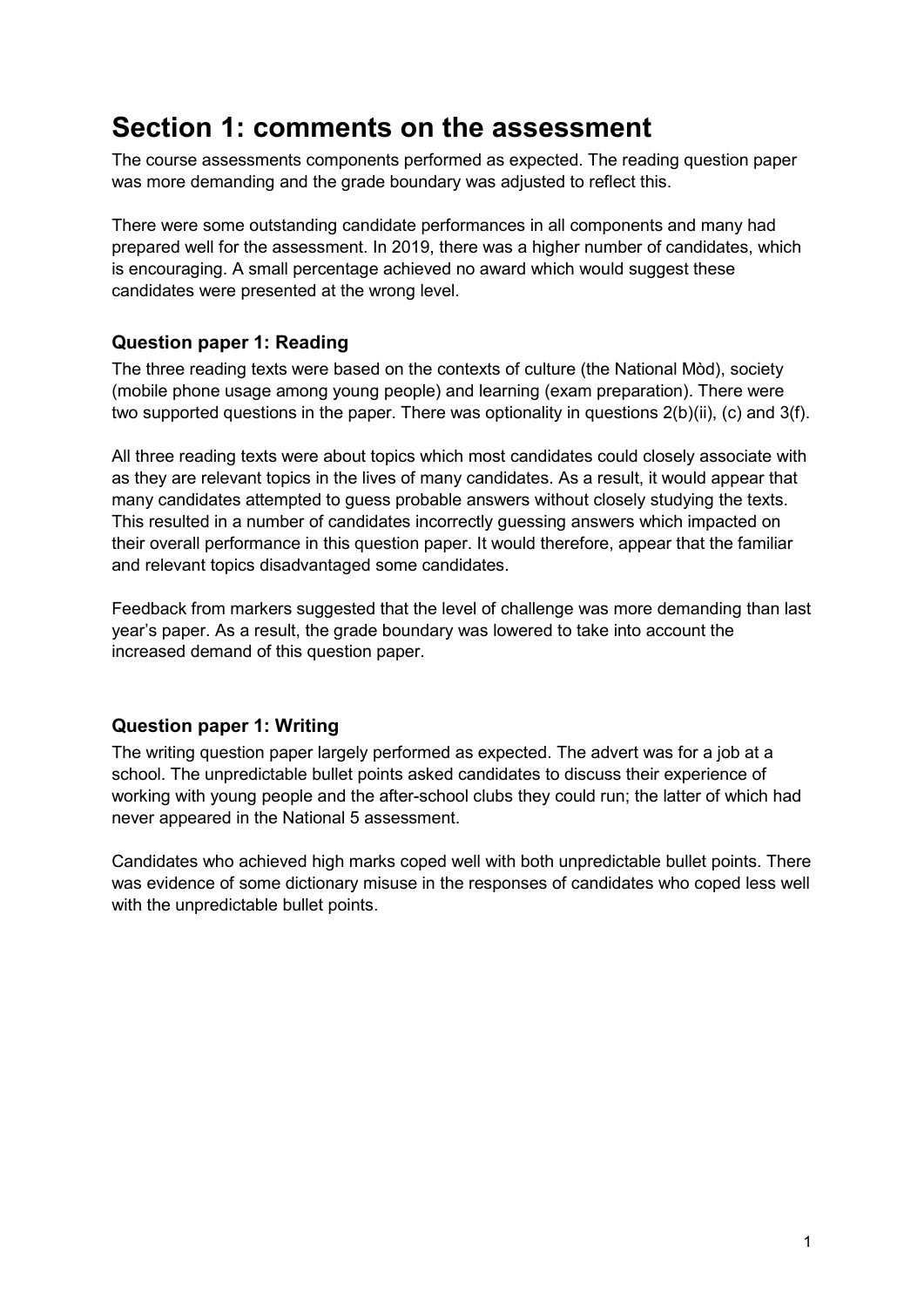#### **Question paper 2: Listening**

The listening question paper was based on the context of employability. Candidates cover this context extensively in centres as it forms the basis for the writing question paper. Therefore, the listening texts contained familiar and accessible language. This context has been covered in previous listening papers.

The monologue was about future career plans and the conversation was about a career in ICT. There was one supported question. There was optionality in questions 1(d)(ii), 2(b) and (c).

The paper performed in line with expectations. Feedback from the marking team suggested that it was appropriately demanding. Some questions were accessible to most candidates while others were more challenging.

#### **Assignment–writing**

The assignment writing is conducted in centres and externally marked. This assessment allows for personalisation and choice. This most common topics encountered by the marking team were school life, personal fact file, free time and holidays.

The assignment writing performed as expected. Marker feedback suggested that it was a fair and accessible assessment for candidates. There were many outstanding performances, which were well structured and contained detailed language and accuracy appropriate to the level.

A small number of responses did not meet the standard expected at National 5, which would suggest that these candidates were not presented at the right level.

#### **Performance–talking**

Both the presentation and conversation allowed candidates to perform as expected and at an appropriate level for the demands of the course.

A very small number of centres did not follow the rubric of the assessment, placing the conversation before the presentation. This should not happen; the conversation should flow naturally from the presentation. While a candidate may benefit from a couple of preliminary questions to warm-up for the presentation, they should start their presentation section as soon as possible in order to have the most opportunity to perform at their appropriate level.

All centres were covering at least two contexts within their performances.

Also of note is that an interlocutor should not stop the performance to indicate that they have moved onto the conversation section. Centres should also always remember that candidates rarely benefit from an extended performance.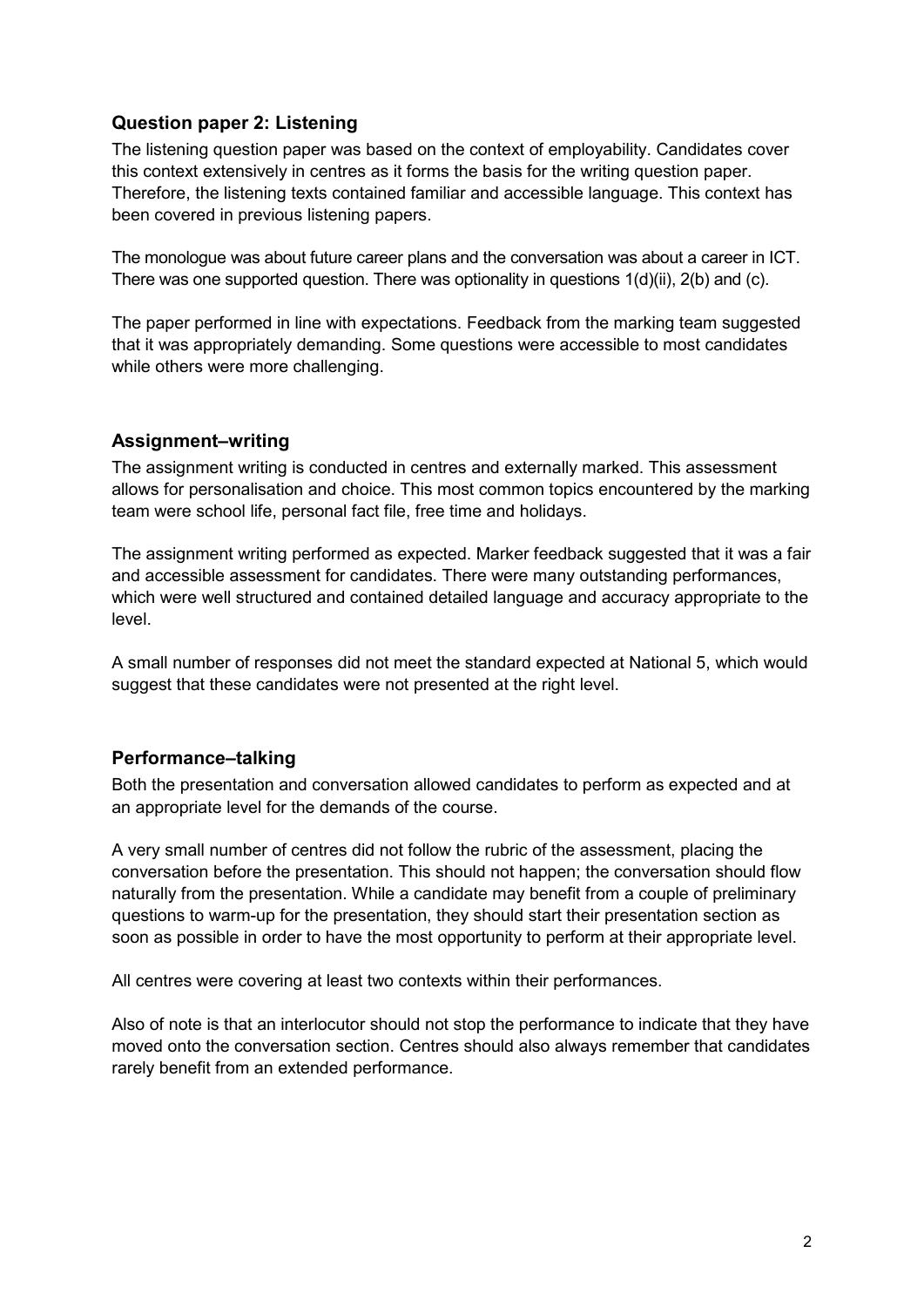# **Section 2: comments on candidate performance**

### **Areas that candidates performed well in**

#### **Question paper 1: Reading**

Candidates performed well in the following questions, with the majority achieving the full range of marks. The question design is detailed below.

Question 1(c): supported question

Question 2(b) (ii): any three from four required

Question 3(b): any one of two required

Question 3(d): supported question

Question 3(f): any one from two required

#### **Question paper 1: Writing**

There was less evidence this year of candidates giving irrelevant information such as details of family and their home area.

Many candidates attempted to produce an authentic response to the job advert by opening and closing their responses appropriately.

There were some very good examples of responses, which contained a range of grammatical structures including a range of verbs.

One of the unpredictable bullet points had not previously been covered in a question paper. Candidates who achieved high marks coped well with both the unpredictable bullet points.

#### **Question paper 2: Listening**

Candidates performed well in the following areas:

Question 1 (a) this question was accessible to almost all candidates.

Question 1(e): candidates had to understand that the speaker wished to be a 'restaurant manager' in the future. The Gaelic word for 'restaurant' is often confused with the word for 'hotel', and it was encouraging that many candidates were able to answer this question accurately.

Question 2(b): any one of two points was required and most candidates achieved the full mark range.

Question 2(h): this was a 3-mark question and it was encouraging that most candidates achieved at least 1 mark.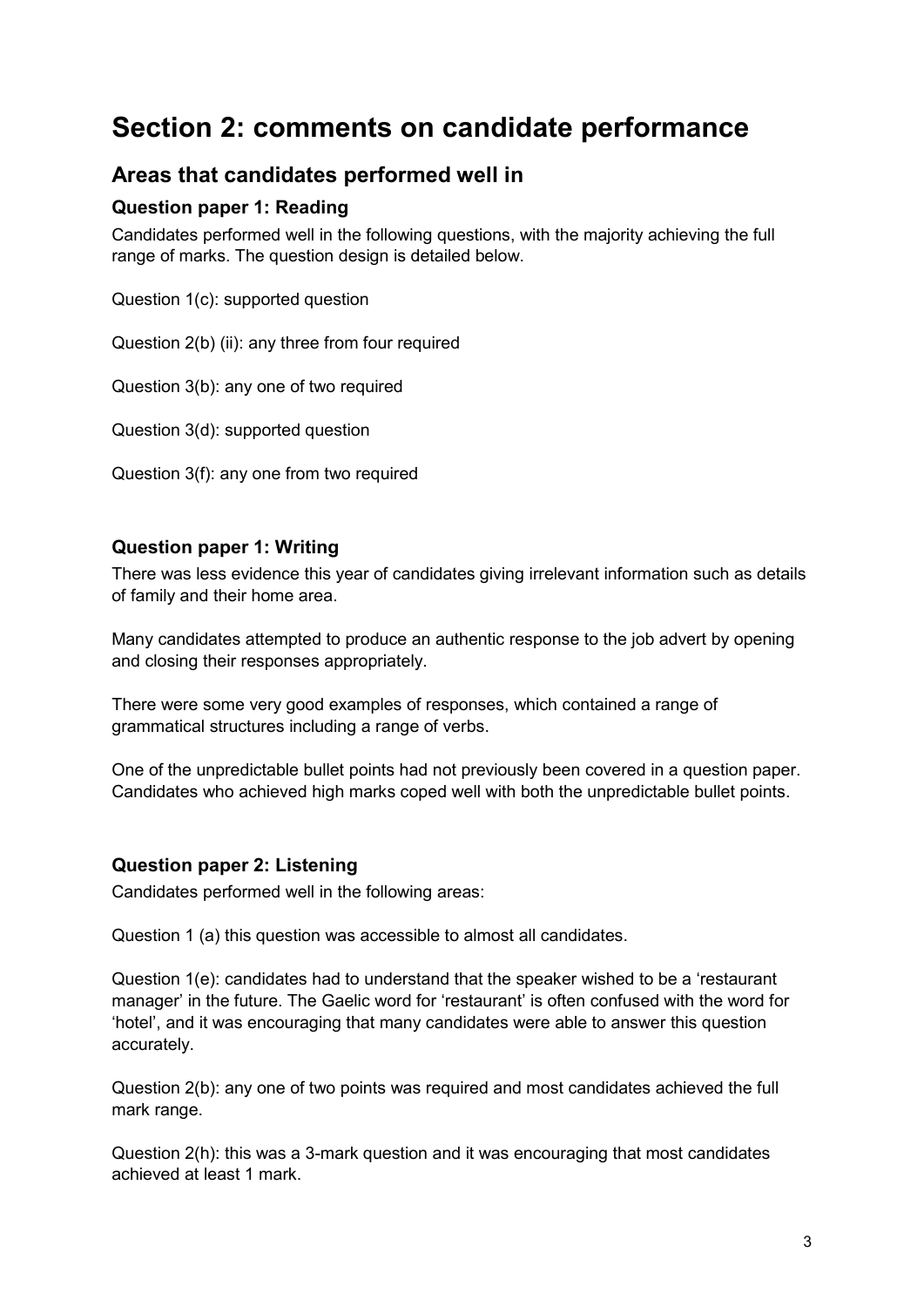#### **Assignment–writing**

The standard of candidates' assignment–writing was higher than in the previous year. Only a few candidates achieved 8 marks or less. Candidates who achieved 16 or 20 marks produced mostly accurate responses that contained detailed language appropriate to the level. Many candidates also attempted to offer ideas, opinions and reasons in additional to factual information.

This is the second year of this assessment and candidates are to be commended for preparing well.

#### **Performance–talking**

Candidates performed well in the 10-minute conversation. They expressed ideas and opinions, and used content, which allowed them to achieve a good standard in relation to the national standard for National 5. Candidates had good pronunciation overall, as well having a good language resource.

### **Areas that candidates found demanding**

#### **Question paper 1: Reading**

Candidates found the following areas challenging:

Question 1(e): there was a leader into the answer (a' còrdadh ri), however many candidates gave responses which were not based on the text, which suggests that candidates guessed their response. This text was about the National Mòd, a significant and well-known cultural event in the Gaelic world which may have been the reason candidates guessed probable answers.

Question 1(f): the question asked candidates what the best thing about the Mòd is. Again, for reasons outlined above, many candidates appeared to guess probable answers.

Some candidates missed the underlined words in three of the questions below, which were essential in order to access the full range of available marks:

Question 2(b)(i): more than 7 hours.

Question 2(f): it is clear there are good and bad reasons for teenagers to have mobile phones.

Question 3(a): he liked/enjoyed some of his subjects.

Question 3(e): candidates experienced difficulty in understanding the plural of cousin.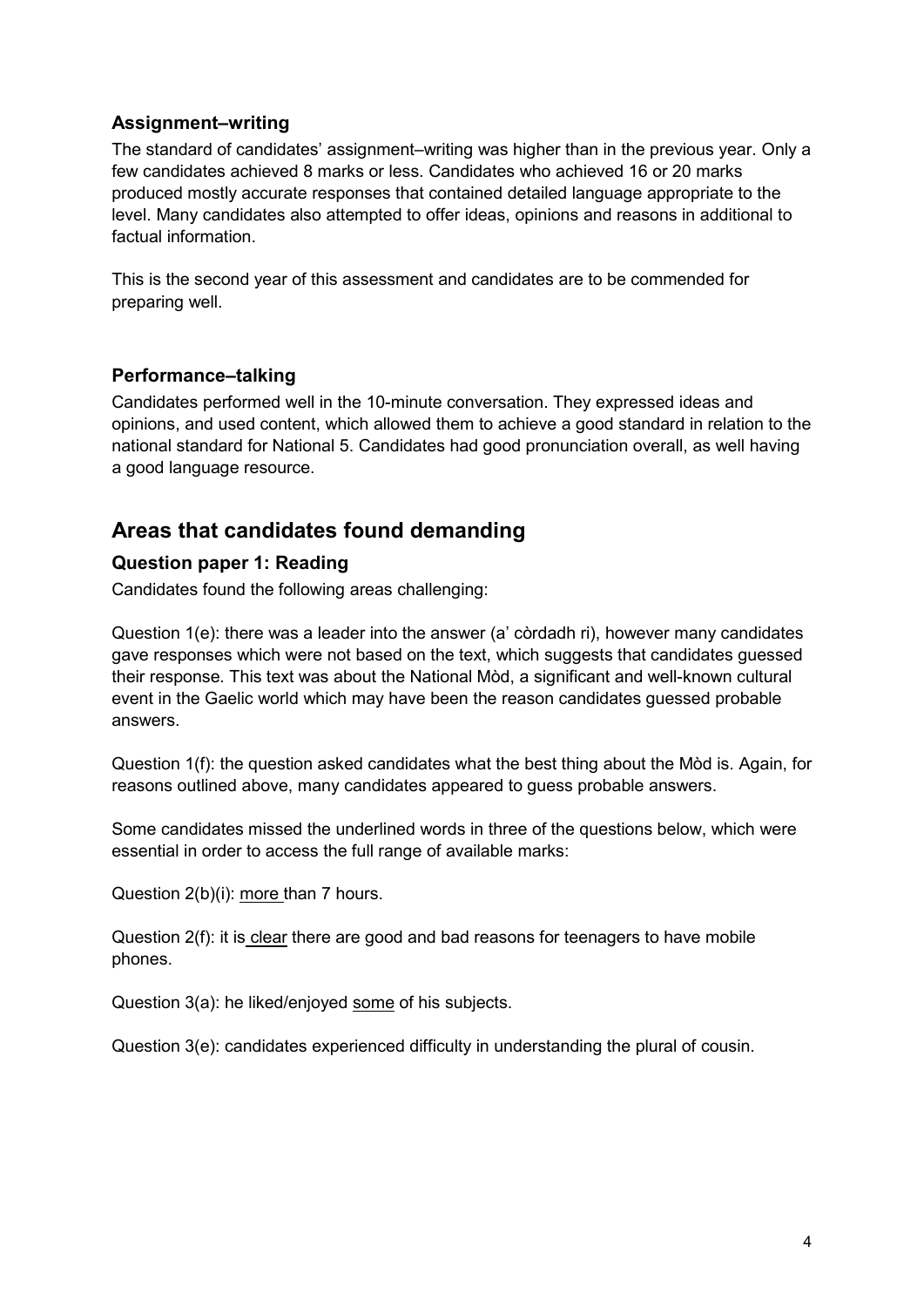#### **Question paper 1: Writing**

Although the assessment performed as expected there was a slightly higher incidence of candidates coping less well with the four predictable bullet points. These responses generally did not contain the accuracy required for 16 marks or above.

With regard to the unpredictable bullet points, there was some evidence of dictionary misuse and mother tongue interference.

#### **Question paper 2: Listening**

Candidates found the following areas challenging:

Question 1(d)(i): summer holidays (summer essential)

Question 2(e): the adjective 'mòr' was used with a feminine noun, which caused lenition. As a result its pronunciation was altered which made the adjective less familiar to many candidates.

Question 2(g): Làraich-lìn (websites) proved challenging for many candidates.

#### **Assignment–writing**

Candidates who were awarded 12 marks or less produced responses, which did not have sufficient accuracy and language resource.

It is acceptable for candidates to choose seemingly more simple titles, but they must ensure that they are accurate and use detailed language appropriate to the level in their responses.

#### **Performance–talking**

Candidates sometimes struggled to deal with unpredictable elements, although overall they recovered well and this tended not to detract from the overall impression.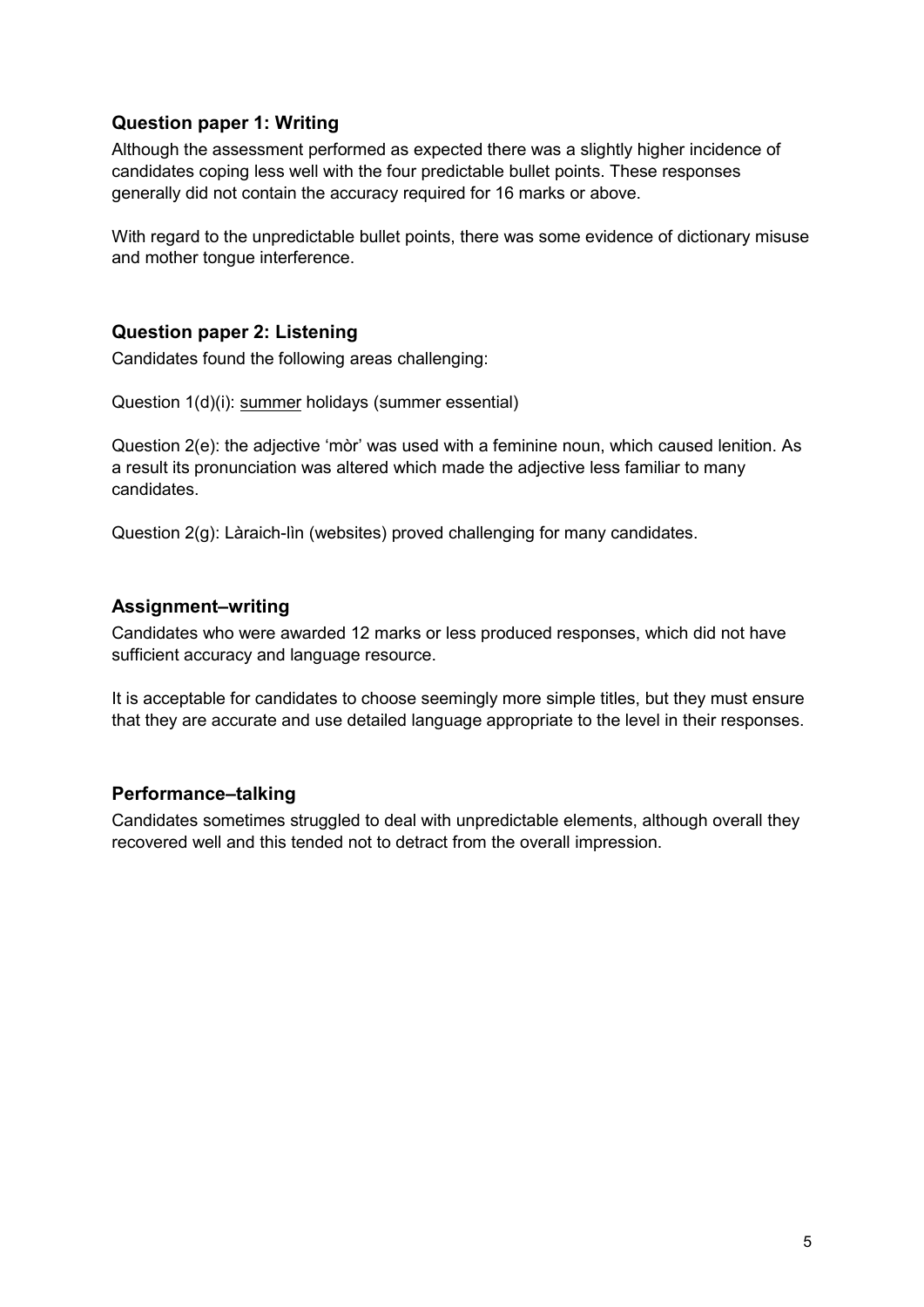# **Section 3: preparing candidates for future assessment**

Centres should ensure that candidates are presented at the correct level.

#### **Question paper 1: Reading**

Candidates should resist the temptation to guess probable answers. Responses must be based on the text, even if the text is about a topic with which they are familiar.

Candidates must also practise their dictionary skills so that they can use this resource to their advantage. Candidates must familiarise themselves with Gaelic plurals especially, and know how to use the dictionary to assist them in working out the singular or plural.

Candidates must also be aware that when numerical information is required for an answer, it is highly likely that they will be required to give more than just a precise number. In this year's question paper, *còrr is* (more than) was required for an answer.

Reading texts test candidates on a wide range of grammatical structures and vocabulary appropriate to the level. Centres should remind candidates that they should learn common context vocabulary and grammatical structures, for example *meadhanan sòisealta* (society) as this will save time in the exam.

Past papers are available on SQA's website and candidates are advised to practise their skills by working their way through this resource.

#### **Question paper 1: Writing**

Candidates should prepare thoroughly for the predictable bullet points as these do not change from year to year. Candidates must use these bullet points as an opportunity to demonstrate the full range of their skills and they should avoid using overly simple sentences, for example using the present tense of the verb 'to be' throughout.

Candidates are strongly encouraged to incorporate a range of tenses and verbs including both forms of the verb 'to be', regular and irregular verbs. Other desirable verb structures include: *Is fheàrr leam; 's urrainn dhomh* and *faodaidh mi*. Awareness of prepositional pronouns and idiom appropriate to the level is also desirable.

Centres should remind candidates that all the information provided must be relevant to the job advert. It is not necessary to discuss family members, the weather or provide a description of their home area.

With regards to the unpredictable bullet points, candidates may encounter a new bullet point which they have not seen in a previous question paper. Centres should remind candidates that it may be possible for them to adapt a sentence structure used when addressing the predictable bullet points.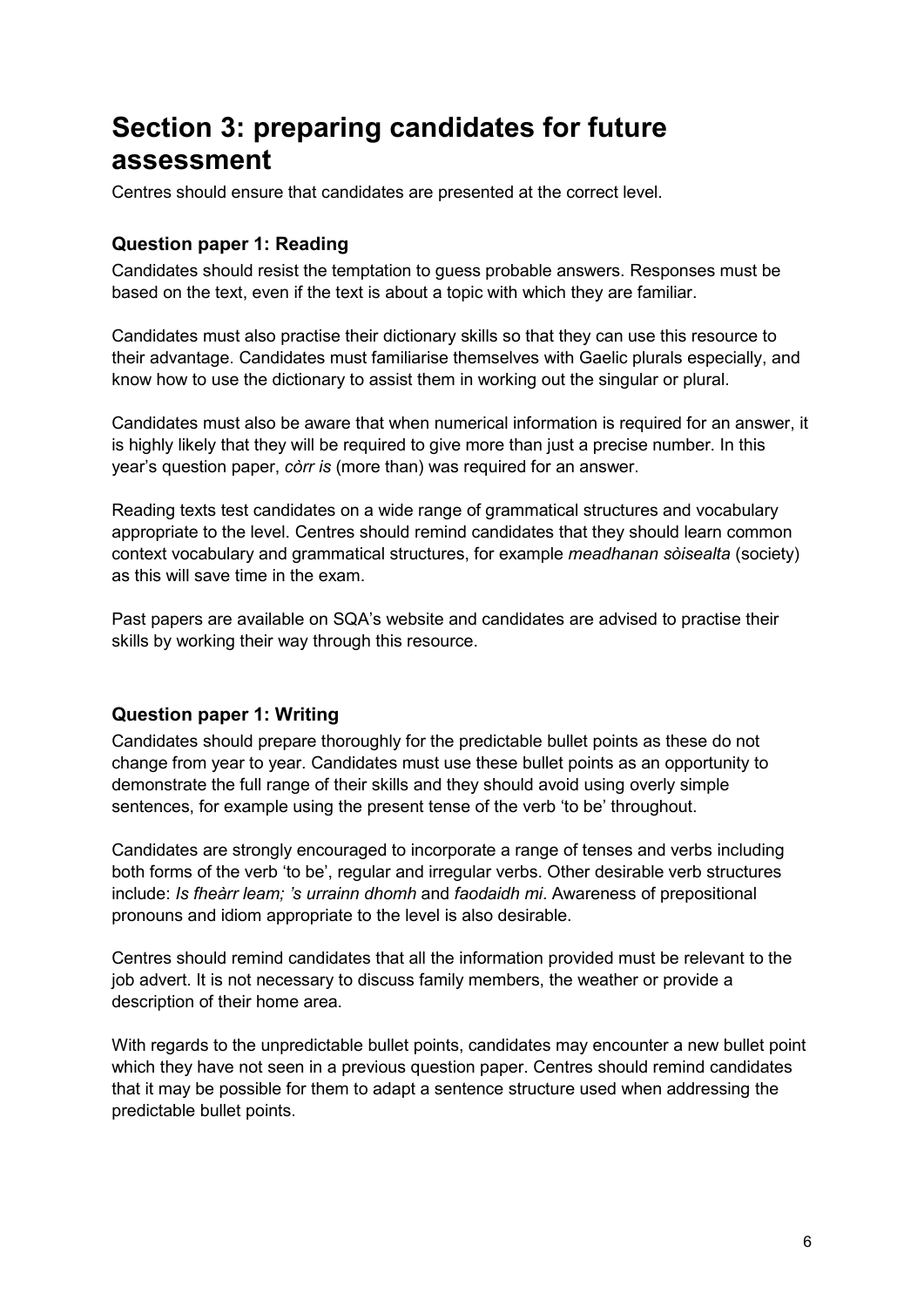#### **Question paper 2: Listening**

Candidates are encouraged to familiarise themselves with common vocabulary and grammar from across the four contexts.

Centres should give candidates regular opportunities to develop their listening skills.

Candidates should also maximise their exposure to Gaelic by making a concerted effort to hear Gaelic being spoken in their centres, media and community (if applicable) as this will serve to further contextualise common language which could arise in a question paper.

#### **Assignment–writing**

Candidates should use detailed language appropriate to the level in order to demonstrate the full range of their skills. They are encouraged to show an awareness of a range of verb forms and tenses; personal pronouns and prepositional pronouns; more complex adjectives and Gaelic idiom, if appropriate. They must ensure that they offer a range of ideas, reasons and opinions. Long lists should be avoided.

Candidates are also encouraged to open and close their responses appropriately.

If candidates opt to write about school life, they should avoid duplicating language used in the writing question paper.

#### **Performance–talking**

It is recommended that regular talking is a feature of learning and teaching on a weekly basis in the classroom environment. This should encompass everyday routine while bringing in elements of vocabulary and grammar that will assist with talking about their chosen contexts.

Centres where there was some element of personalisation and choice in context and subject choice were those which tended to see a good level of performance. Therefore, centres should build this into their preparation, learning and teaching. However, teachers and lecturers should ensure that the candidate is not over-extending themselves and has an understanding and ability to use language appropriate to the level.

Candidates should be prepared regarding being able to deal with unpredictable elements, in particular dealing with language difficulties. Candidates should also be encouraged to interject and to take the initiative by asking questions.

Candidates should familiarise themselves with the productive grammar grid as well as the detailed marking instructions.

Overall, assessment judgements were in line with the national standard for National 5. As always, teachers and lecturers are encouraged to make use of the Understanding Standards materials, and to renew their skills on an ongoing basis. Centres who also provide Gàidhlig should ensure that teachers and lecturers are aware of the difference between the two subjects regarding the use of pegged marking when marking Gaelic (Learners).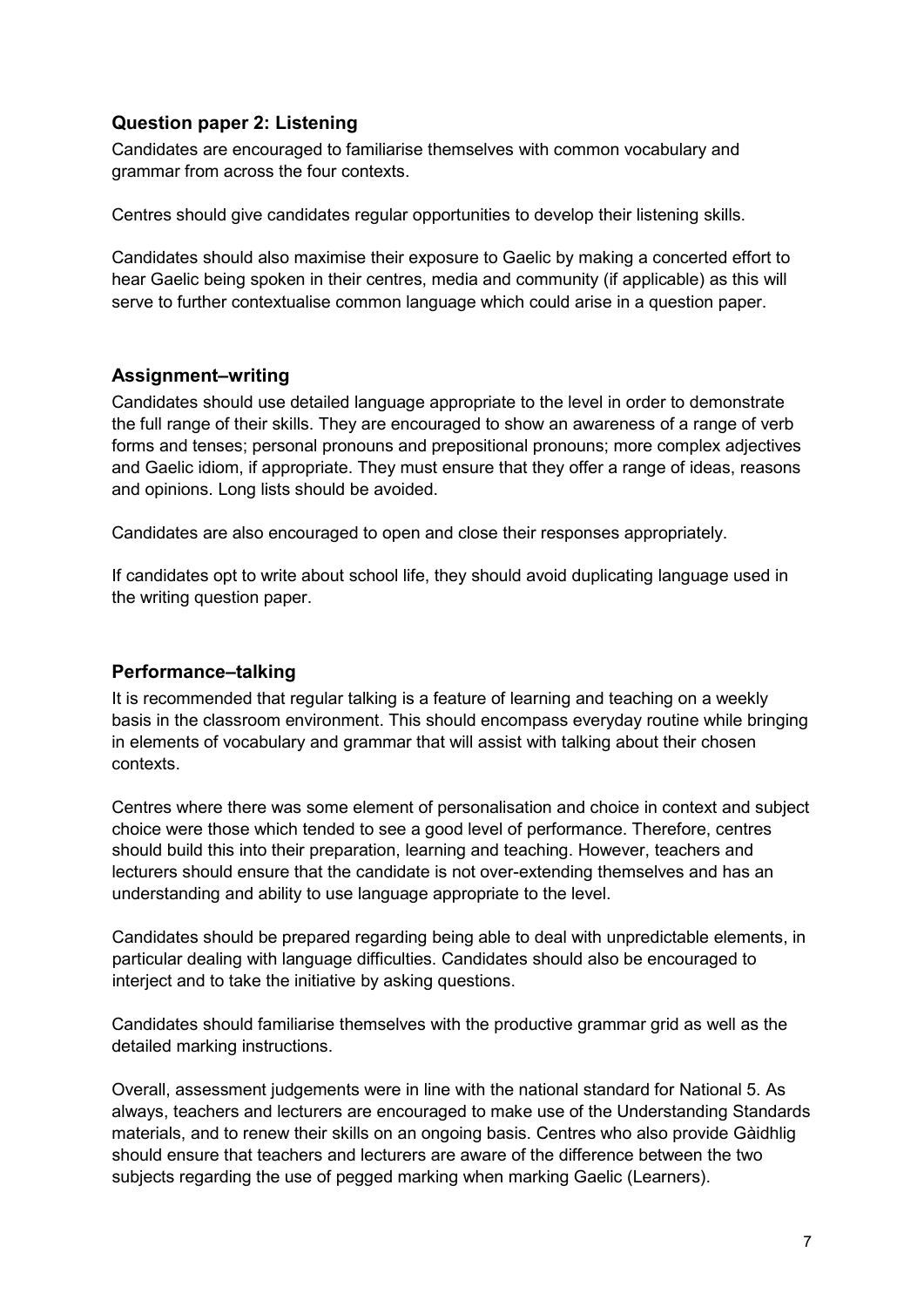# **Grade boundary and statistical information:**

## **Statistical information: update on courses**

| Number of resulted entries in 2018 |      |
|------------------------------------|------|
|                                    |      |
| Number of resulted entries in 2019 | -135 |

## **Statistical information: performance of candidates**

**Distribution of course awards including grade boundaries**

| <b>Distribution of</b><br>course awards | Percentage | Cumulative % | Number of<br>candidates | <b>Lowest mark</b> |
|-----------------------------------------|------------|--------------|-------------------------|--------------------|
| <b>Maximum mark</b>                     |            |              |                         |                    |
| A                                       | 41.5%      | 41.5%        | 56                      | 84                 |
| B                                       | 15.6%      | 57.0%        | 21                      | 72                 |
| $\mathbf c$                             | 16.3%      | 73.3%        | 22                      | 60                 |
| D                                       | 16.3%      | 89.6%        | 22                      | 48                 |
| No award                                | 10.4%      |              | 14                      |                    |